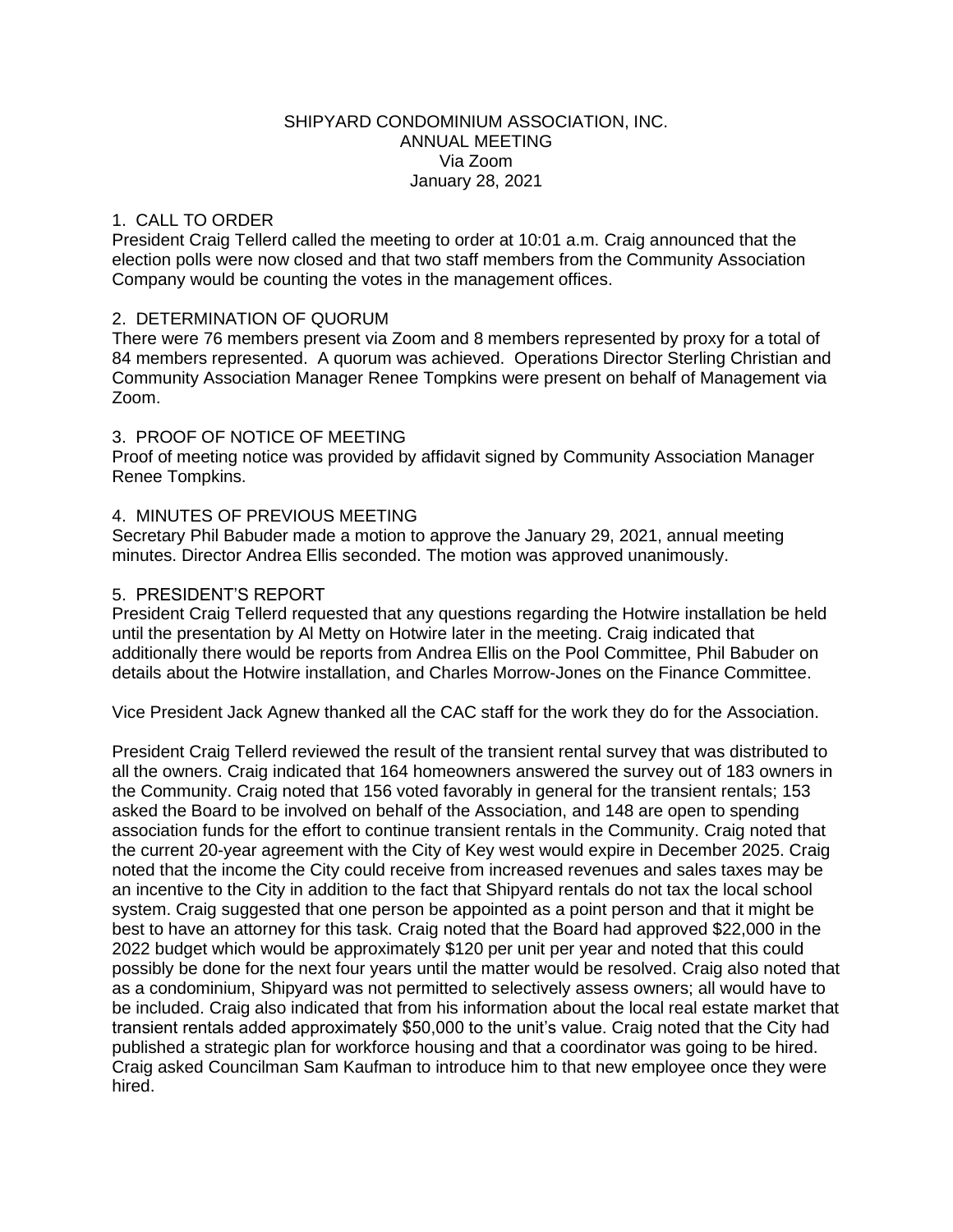President Craig Tellerd noted that the landscape budget would be the same as last year, and that the quote from Mama's Garden will be implemented in stages to allow for the improvements along Southard Street to begin in 2022.

President Craig Tellerd indicated that iguanas in the Community continue to be a real problem and that installing tree wraps only moves them somewhere else. Craig indicated that the Board had approved a plan with an iguana control company to close the pool area during selected days and times to remove them without guests present.

President Craig Tellerd indicated that Hotwire installation details would be reviewed by Phil Babuder, and that the Association had hired CSI, a consulting company, to get bids and negotiate with providers including Comcast. Craig noted that he paid \$90 a month plus the association bulk contract amount included in the Shipyard assessments for a total of approximately \$132 a month for 400 megabytes download and 20 megabytes upload. Craig noted that with Hotwire it would be \$80 for both at much higher upload speeds.

Secretary Phil Babuder reported that Hotwire was currently installing their fiber throughout the Community for all 450 units in the Truman Annex, 183 of which were in Shipyard, and that approximately 84% of cold installs had been completed. Phil noted that only small problems had been encountered so far. There was a slight delay in establishing the AT&T main line connection into the CAC offices on Whitehead Street. Phil noted that if owners don't allow cold installs to be done at this time, it will cost them \$100 to \$200 later if Hotwire has to come back. Phil noted that the system should go hot sometime in Feb through March. Craig noted that owners could keep Comcast or AT&T as long as they want to. He also reminded owners that phones should not be turned off until their new phone connection is active, or they might run the risk of losing their existing number. Alan Teitelbaum noted that the crews are coordinating with each other and that the cables going into buildings may need to be protected. Al Metty offered to meet with representatives as to how to better protect the cables where they enter the building. Al provided email contact information for Hotwire representatives in addition to his own email. Owners discussed prices and the six month free service being provided by Hotwire. It was noted that next year additional months will be included in the assessment. It was also noted that rebates will be provided for owners who have incurred additional expenses for having to go month-to-month with Comcast until Hotwire could go live. Al Metty noted that Hotwire is testing equipment as they go along and will need cooperation from the homeowners to turn the equipment on in their units when it comes time to go live. Various owners attending the meeting indicated that Hotwire crews have been very helpful and cordial. Owners asked about location of equipment inside the units.

# 6. YEAR 2021 FINANCIAL REPORT

President Craig Tellerd noted that the next item on the agenda was the 2021 Financial Report and thanked the Finance Committee and Operations Director Sterling Christian for being spoton the budget estimates for the prior year, with the exception of insurance which continues to increase annually which when added to reserves equals 60% of the budget. It was noted that treasurers within the Truman Annex were working together to lower insurance costs. It was noted that completing appraisals of properties in the Community and reserve studies assist in this effort. In addition, if owners would install impact windows and doors to complete an entire building, this would assist in lowering the costs for the Association in insuring the buildings. An effort will be made to obtain estimates for group discounts for installations. It was noted that the Association currently has approximately \$1.5 million in reserves and another \$500,000 in operating funds.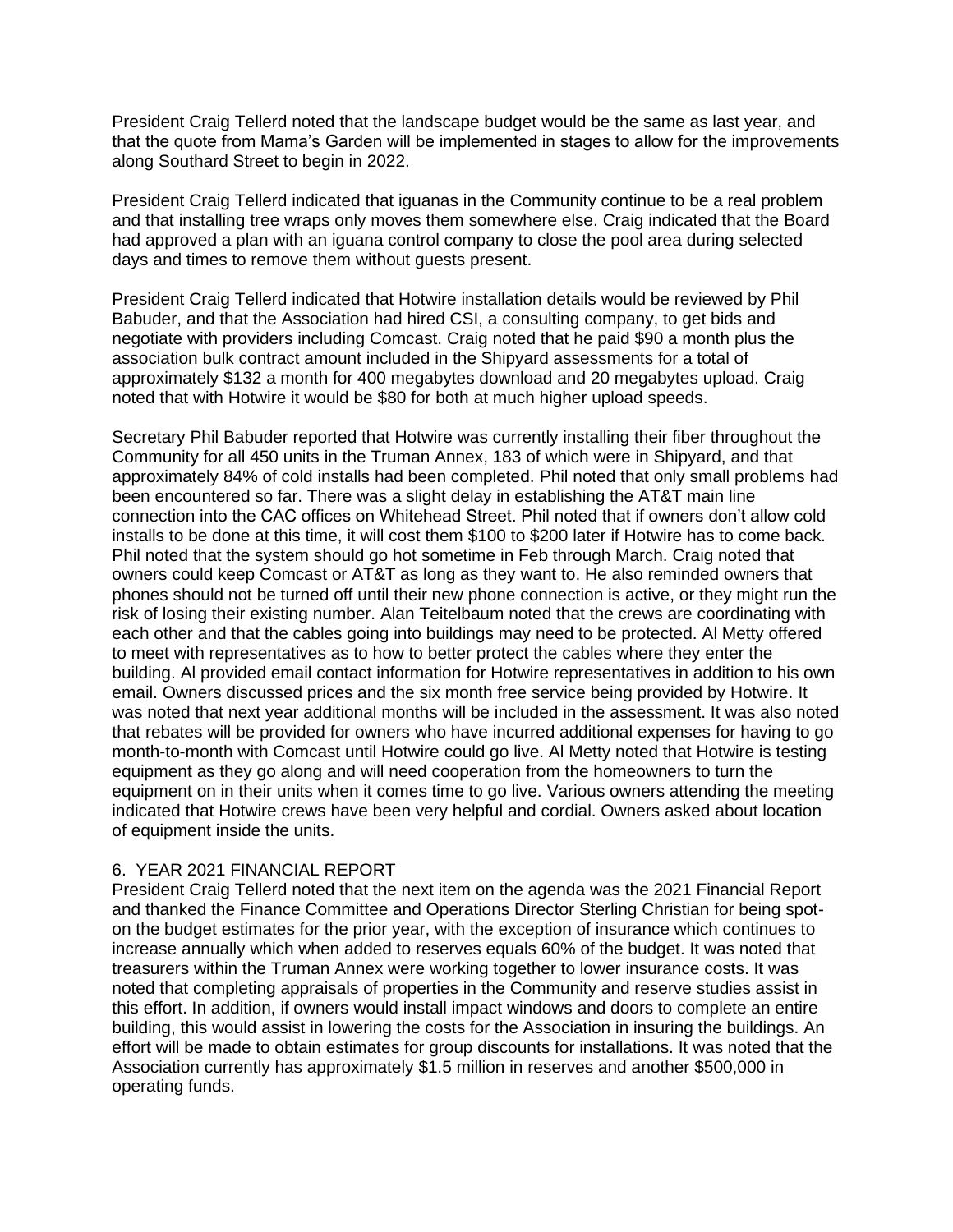#### 7. UNFINISHED BUSINESS None was presented.

### 8. NEW BUSINESS

President Craig Tellerd announced the results of the election and congratulated the existing board for being re-elected and thanked the Finance Committee for everything they do and encouraged others to participate.

President Craig Tellerd explained that audits, reviews, and compilations were required by the state depending upon the level of income for each Association. Craig noted that by reducing the requirement for an audit would save the Association money. Alan Teitelbaum indicated that he would prefer an audit in all cases.

President Craig Tellerd reviewed reducing the audit requirement for the next year. Motion was made and duly seconded. The motion passed. It was noted that of the 84 owners participating in person or by proxy in the meeting today, 23 voted no; 11 of those were attending the meeting.

President Craig Tellerd reviewed rolling over excess member revenues to the following year. Motion was made and duly seconded. The motion passed.

President Craig Tellerd reviewed allowing the use of reserve funds in case of a disaster. Motion was made and duly seconded. The motion passed.

President Craig Tellerd indicated that the staggered terms amendment required a 2/3 affirmative vote of all owners in the community. President Craig Tellerd reviewed the proposed amendment to implement staggered terms for the Board of Directors. An insufficient number of members were represented to meet the 2/3 affirmative vote of all owners, in addition 18 voted against implementing staggered terms. The motion did not pass. Alan Teitelbaum asked that the full amendment language be included on future agendas so it can be reviewed prior to voting.

### 9. ASSOCIATION MEMBER INPUT

It was suggested doing a survey to make Shipyard a no smoking community.

Director Andrea Ellis reported on the pool activity and improvements in addition to the matting that has been a challenge to maintain and that the coping which has been done repeatedly. Chris Sprague reported that the Pool Committee did not recommend painting the pool deck, but the board voted to do so. The Pool Committee recommended the blue matting around the pool to prevent slipping. Owners asked for a special assessment to make significant improvements to the pool including the removal of the blue matting.

President Craig Tellerd asked Mike Caron for his real estate report. Mike indicated that the last 12 months has seen 14 sales. First quarter there were 6 sales at an average of \$653,000 and 31 days on the market. Second quarter had 4 sales at an average of \$649,00 with 79 days on the market. The third quarter had 1 sale with an average of \$723,000 and 23 on the market. Fourth quarter had 3 sales with an average of \$777,000 and 22 days on the market.

An owner suggested installing cameras throughout the community.